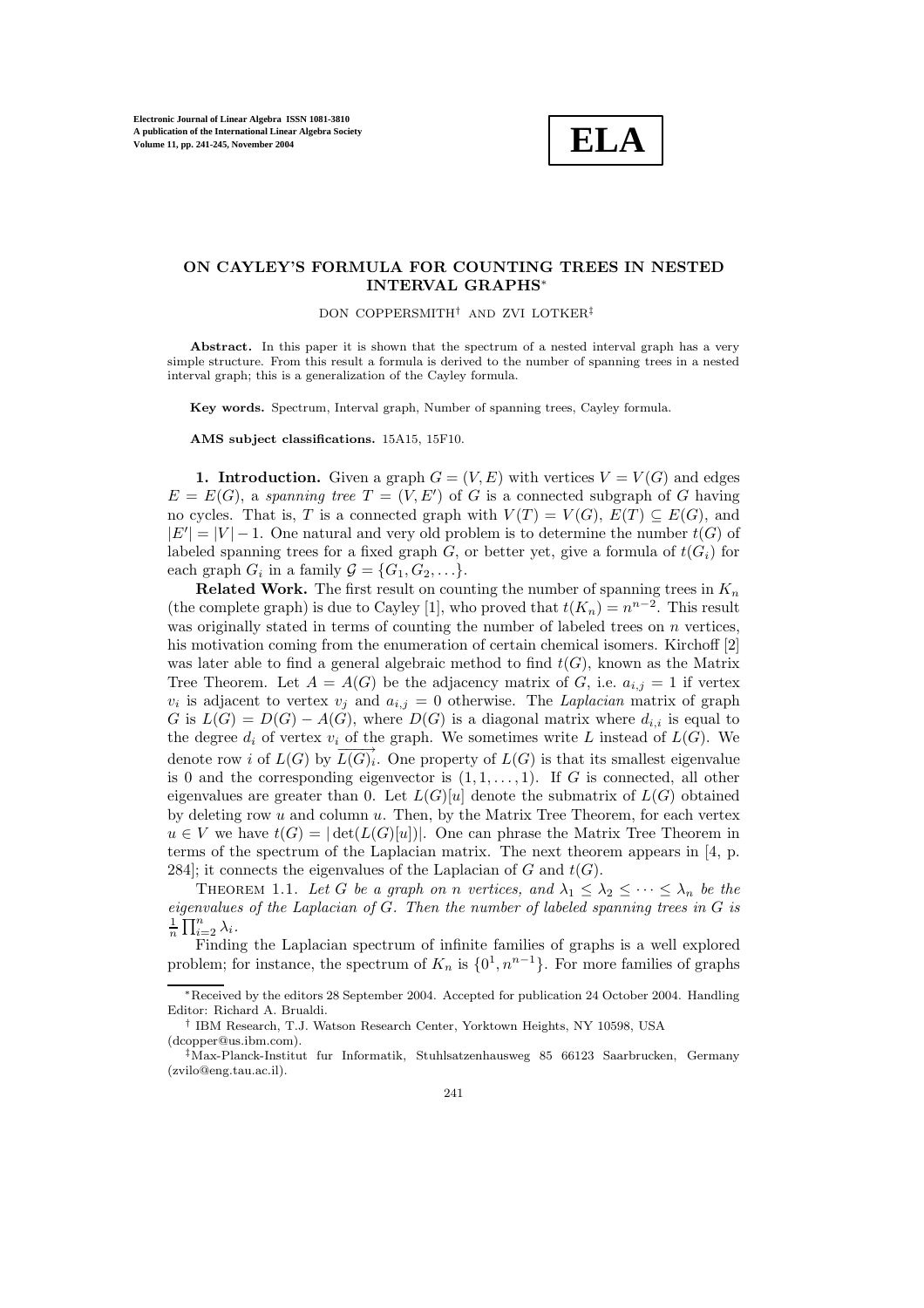**ELA**

242 D. Coppersmith and Z. Lotker

see the survey [3].

**2. Interval Graphs.** A graph G is called an *interval graph* if its vertices can be assigned to intervals on the real line so that two vertices are adjacent in  $G$  if and only if their assigned intervals intersect. The set of intervals assigned to the vertices of G is called a realization of G. If the set of intervals can be chosen to be nested (i.e. if the intersection of two intervals is not empty then one of the intervals is nested in the other), then  $G$  is called a *nested interval* graph.

Let  $G = (V, E)$  be a nested interval graph with  $I_i = [a_i, b_i], i = 1, 2, \ldots, n$ intervals. For the sake of simplicity, we denote the node that represents the interval  $I_i$  by i. We denote the neighborhood of vertex i by  $N(i) = \{j : I_i \cap I_j \neq \emptyset\}$ ; note that then  $i \in N(i)$ . Without loss of generality, we assume that all the vertices that have the same neighborhood have the same interval; i.e. if  $N(i) = N(j)$  then  $I_i = I_j$ . Vertices i, j are similar if  $N(i) = N(j)$ . Let  $\pi = (\pi_1, \pi_2, ..., \pi_t)$  be the partition of the vertices generated by the similar equivalence relation and let  $r_1, \ldots, r_t \in V$  be the representatives of the partition. Let  $\Pi(i)$  be the set of all vertices that have the same neighborhood as the vertex i,  $\Pi(i) = \{j : N(j) = N(i)\}\$ . Since all the vertices in  $\pi_i$ have the same neighborhood, we can define the degree of  $\pi_i$  to be  $d_{\pi_i} = |N(v_i)| - 1$ .

For the vertex i we define three sets and one function. Let  $D^+(i)$  be the set of those vertices whose intervals properly contain  $I_i$ , formally  $D^+(i) = \{j : I_i \subset I_j\}$ ; note that  $i \notin D^+(i)$ . Let  $D^-(i)$  be the set of all vertices whose intervals are properly contained in the interval  $I_i$ ; i.e.  $D^-(i) = \{j : I_j \subset I_i\}$ . Let  $\Delta(i)$  be the set of vertices that are not in the neighborhood of vertex *i*; i.e.  $\Delta(i) = \{j : I_j \cap I_i = \emptyset\}$ . Lastly, let  $\gamma(i)$  denote the number of disjoint intervals in

$$
\bigcup_{k\in D^-(i)} I_k.
$$

Again we can extend the definition to equivalence classes by setting  $\gamma(\pi_i) = \gamma(r_i)$ . Let  $\vec{e}_1, \vec{e}_2, \ldots, \vec{e}_n$  be the standard base of  $\mathbb{R}^n$ , and let  $\langle \vec{\bullet}, \vec{\bullet} \rangle$  be the standard inner product in  $\mathbb{R}^n$ . Finally we define the closure of a set to be the set union with the relevant equivalence class; for example,  $\overline{D^+(i)} = D^+(i) \cup \Pi(i)$ ,  $\overline{D^-(i)} = D^-(i) \cup \Pi(i)$ . In the next three lemmas we specify all the eigenvalues and eigenvectors of L.

LEMMA 2.1. Let G be a nested interval graph. Let  $1 \leq i < j \leq n$ . If  $N(i) = N(j)$ , then the vector  $\vec{v} = \vec{e}_i - \vec{e}_j$  is an eigenvector with the eigenvalue  $d_i + 1$ .

*Proof.* Since  $N(i) = N(j)$  it follows that row i is equal to row j in the Laplacian matrix  $L$ , except for the diagonal entries; therefore

$$
L \cdot \overrightarrow{v} = L \cdot \overrightarrow{e_i} - L \cdot \overrightarrow{e_j} = \sum_{k=1}^{n} (L_{k,i} - L_{k,j}) \cdot \overrightarrow{e_k}
$$

$$
= (d_i + 1) \cdot \overrightarrow{e_i} - (d_j + 1) \cdot \overrightarrow{e_j} = (d_j + 1) \cdot \overrightarrow{v}.
$$

COROLLARY 2.2. Let G be a nested interval graph. Let  $\pi$  be the similar partition. Then,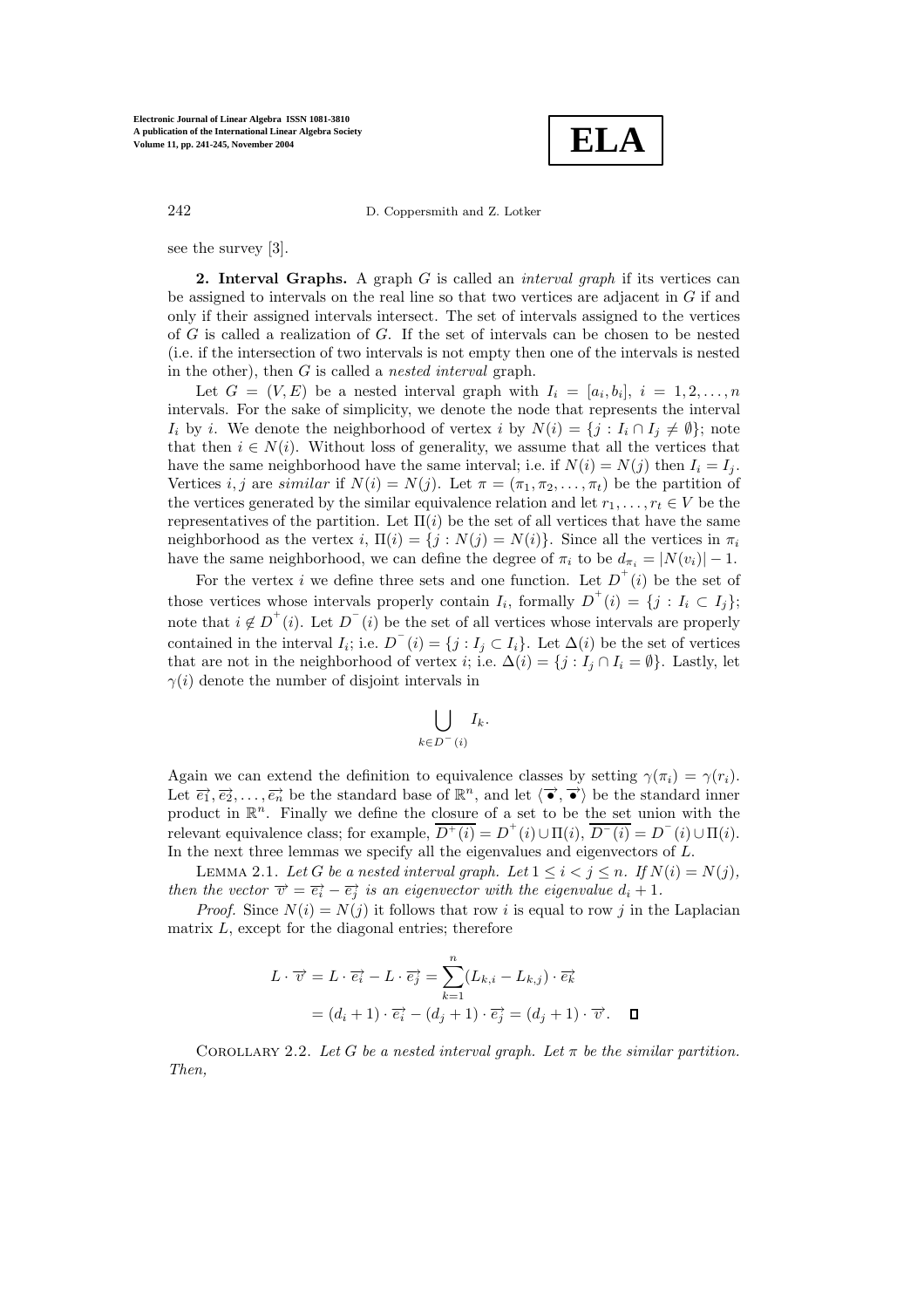

On Cayley's Formula For Counting Trees In Nested Interval Graphs  $243$ 

- 1. For each  $\pi_i \in \pi$  we can use Lemma 2.1 and find  $|\pi_i| 1$  linear independent eigenvectors.
- 2. The total number of eigenvectors we get from Lemma 2.1 is  $n t$ . Denote those eigenvectors by  $\overrightarrow{x}_1,\ldots,\overrightarrow{x}_{n-t}$  and  $\overrightarrow{X} = {\overrightarrow{x}_1,\ldots,\overrightarrow{x}_{n-t}}$ .

3. The product of all those eigenvalues is  $\prod_{k=1}^{t} (d_{\pi_k} + 1)^{|\pi_k|-1}$ .

LEMMA 2.3. Let  $1 \leq i < j \leq n$ . Assume that  $N(i) \neq N(j)$  and that  $D^+(i)$  $D^+(j)$ . Then,

$$
\overrightarrow{v} = |\overrightarrow{D^-(j)}| \cdot \left(\sum_{k \in \overrightarrow{D^-(i)}} \overrightarrow{e_k}\right) - |\overrightarrow{D^-(i)}| \cdot \left(\sum_{k \in \overrightarrow{D^-(j)}} \overrightarrow{e_k}\right)
$$

is an eigenvector with the eigenvalue  $|D^+(i)|$ .

*Proof.* First note that for all  $k \in \Delta(i) \cap \Delta(j)$  we have  $I_k \cap \bigcup_{l \in D^-(j)} I_l = \emptyset$ . Therefore  $\langle \overrightarrow{L_k}, \overrightarrow{v} \rangle \cdot \overrightarrow{e_k} = 0$ . Next, since  $D^+(i) = D^+(j)$  it follows that for all  $k \in D^+(i)$ we have

$$
\langle \overrightarrow{L}_k, \overrightarrow{v} \rangle \cdot \overrightarrow{e}_k = \left( \sum_{k \in \overrightarrow{D^-(i)}} -|\overrightarrow{D^-(j)}| + \sum_{k \in \overrightarrow{D^-(j)}} |\overrightarrow{D^-(i)}| \right) \cdot \overrightarrow{e}_k
$$
  
=  $(-|\overrightarrow{D^-(i)}| \cdot |\overrightarrow{D^-(j)}| + |\overrightarrow{D^-(j)}| \cdot |\overrightarrow{D^-(i)}|) \cdot \overrightarrow{e}_k$   
= 0.

Now, by a simple matrix multiplication we get that

$$
L \cdot \overrightarrow{v} = \sum_{k \in \overrightarrow{D^{-}(i)}} \langle \overrightarrow{L}_k, \overrightarrow{v} \rangle \cdot \overrightarrow{e}_k + \sum_{k \in \overrightarrow{D^{-}(j)}} \langle \overrightarrow{L}_k, \overrightarrow{v} \rangle \cdot \overrightarrow{e}_k
$$
  

$$
= |\overrightarrow{D^{-}(j)}| \sum_{k \in \overrightarrow{D^{-}(i)}} \left( d_k - |\overrightarrow{D^{-}(i)} \cap N(k)| + 1 \right) \cdot \overrightarrow{e}_k +
$$
  

$$
- |\overrightarrow{D^{-}(i)}| \sum_{k \in \overrightarrow{D^{-}(j)}} \left( d_k - |\overrightarrow{D^{-}(i)} \cap N(k)| + 1 \right) \cdot \overrightarrow{e}_k.
$$

Since  $d_i = |D^+(i)| + |\overline{D^-(i)}| - 1$ , it follows that

$$
L \cdot \overrightarrow{v} = |\overrightarrow{D^-(j)}| \left( \sum_{k \in \overrightarrow{D^-(i)}} |D^+(i)| \cdot \overrightarrow{e_k} \right) - |\overrightarrow{D^-(i)}| \left( \sum_{k \in \overrightarrow{D^-(j)}} |D^+(j)| \cdot \overrightarrow{e_k} \right)
$$

$$
= |D^+(i)| \cdot \overrightarrow{v}.
$$

In order to describe all the eigenvectors coming out from Lemma 2.3 we define  $F = \{\pi_j \in \pi | D^-(r_j) = \emptyset\}.$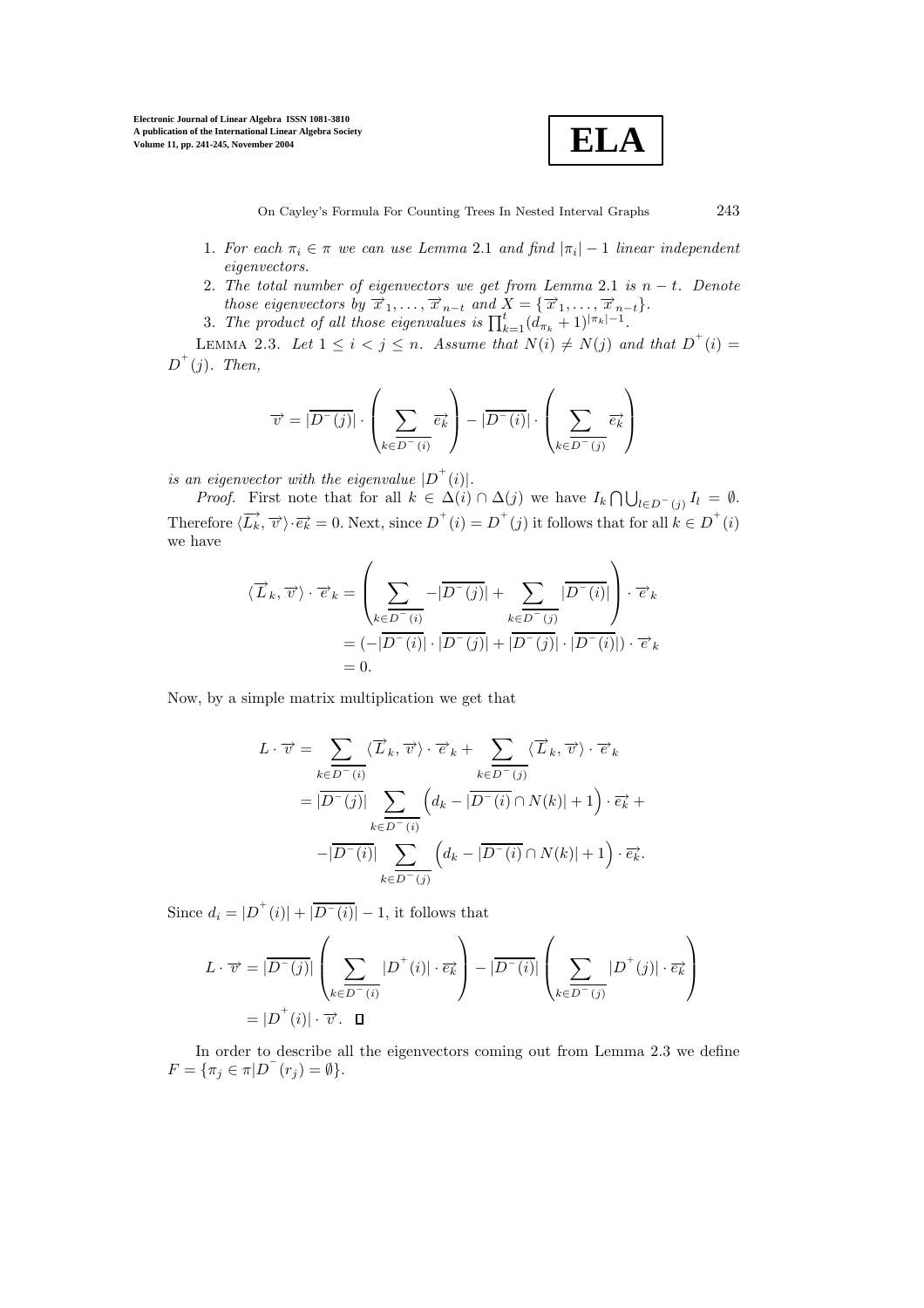**Electronic Journal of Linear Algebra ISSN 1081-3810 A publication of the International Linear Algebra Society Volume 11, pp. 241-245, November 2004**

**ELA**

244 D. Coppersmith and Z. Lotker

COROLLARY 2.4. Let G be a nested interval graph. Let  $\pi$  be the similar partition. Then,

- 1. For each  $\pi_i \in \pi \setminus F$  we can use Lemma 2.3 and find  $\gamma(\pi_i) 1$  linearly independent eigenvectors.
- 2. The total number of eigenvectors we get from Lemma 2.3 is  $|F| 1$ . Denote those eigenvectors by  $\overrightarrow{y}_1,\ldots,\overrightarrow{y}_{|F|-1}$ , and  $Y = {\overrightarrow{y}_1,\ldots,\overrightarrow{y}_{|F|-1}}.$
- 3. The product of all those eigenvalues is  $\prod_{\pi_k \notin F} |\overline{D^+(\pi_k)}|^{\gamma(\pi_k)-1}$ .

LEMMA 2.5. Let  $\pi_i \in \pi$ ,  $r_i$  be the representative of  $\pi_i$ . Assume that  $i \notin F$ . Then,

$$
\overrightarrow{v} = |D^-(r_i)| \cdot \overrightarrow{e_{ri}} - \sum_{k \in D^-(r_i)} \overrightarrow{e_k}
$$

is an eigenvector with the eigenvalue  $d_{r_i} + 1$ .

*Proof.* First note that for all  $k \in \Delta(r_i)$  we have  $\langle \overrightarrow{L_k}, \overrightarrow{v} \rangle \cdot \overrightarrow{e_k} = 0$ . Next, assume that  $k \in D^+(r_i) \cup \pi_i \setminus \{r_i\}$ . In this case we get that

$$
\langle \overrightarrow{L_k}, \overrightarrow{v} \rangle \cdot \overrightarrow{e_k} = -|D^-(r_i)| \cdot \overrightarrow{e_k} + \sum_{k \in D^-(r_i)} \overrightarrow{e_k} = 0
$$

Now, by matrix multiplication we get that

$$
L \cdot \overrightarrow{v} = \langle \overrightarrow{L}_{r_i}, \overrightarrow{v} \rangle \cdot \overrightarrow{e}_{r_i} + \sum_{k \in D^-(\pi_i)} \langle \overrightarrow{L}_k, \overrightarrow{v} \rangle \cdot \overrightarrow{e}_k
$$
  
= 
$$
\left(D^-(r_i) \cdot (d_{r_i} + 1)\right) \cdot \overrightarrow{e}_{r_i} + \sum_{k \in D^-(\pi_i)} \left(-(|D^-(r_i)|) - D^+(r_i)\right) \cdot \overrightarrow{e}_k
$$
  
= 
$$
(d_{r_i} + 1) \cdot \overrightarrow{v} \cdot \mathbf{\square}
$$

COROLLARY 2.6. Let G be a nested interval graph. Let  $\pi$  be the similar partition. Then,

- 1. For each  $\pi_i \in \pi \setminus F$  we can use Lemma 2.5 and find one eigenvector.
- 2. The total number of eigenvectors we get from Lemma 2.5 is  $t |F|$ . Denote those eigenvectors by  $\overrightarrow{z}_1,\ldots,\overrightarrow{z}_{t-|F|}$ , and  $Z = {\overrightarrow{z}_1,\ldots,\overrightarrow{z}_{t-|F|}}.$
- 3. The product of all those eigenvalues is  $\prod_{\pi_k \notin F} (d_{\pi_k} + 1)$ .

**2.1. Vector Independence.** In this subsection we show that indeed we find all the eigenvectors and eigenvalues. We do this using a dimension argument.

LEMMA 2.7.  $Z \bot Y$ .

*Proof.* Assume that  $\overrightarrow{v} \in Z$ , i.e.,  $\overrightarrow{v} = (|D^-(r_i)| - |\pi_i|) \cdot \overrightarrow{e_{r_i}} - \sum_{k \in D^-(r_i) \setminus \pi_i} \overrightarrow{e_k}$ and that  $\vec{u} \in Y$ , i.e.,  $\vec{u} = |D^{-}(j')| \cdot (\sum_{k \in D^{-}(i')} \vec{e_k}) - |D^{-}(i')| \cdot (\sum_{k \in D^{-}(j')} \vec{e_k})$ . It is enough to show that  $\langle \overrightarrow{v}, \overrightarrow{u} \rangle = 0$ . Suppose first that  $I_{r_i} \subseteq I_{i'}$ . Clearly,  $I_{r_i} \cap I_{j'} = \emptyset$ . It follows that  $\langle \overrightarrow{v}, \overrightarrow{u} \rangle = |D^{-}(j')|(|D^{-}(r_{i})| - |\pi_{i}| - |D^{-}(r_{i})| + |\pi_{i}|) = 0$ . Now we assume that  $I_{j'} \subset I_{v_i}$ . Since  $D^+(i') = D^+(j')$ , it follows that  $I_{j'} \subset I_{r_i}$ . And therefore, we get  $\langle \overrightarrow{v}, \overrightarrow{u} \rangle = |D^-(j')| \cdot |D^-(i')| - |D^-(i')| \cdot |D^-(j')| = 0$ . We end the proof by assuming that  $I_{v_i} \cap (I_{i'} \cup I_{j'}) = \emptyset$ ; in this case we get that  $\langle \overrightarrow{v}, \overrightarrow{u} \rangle = 0$ .